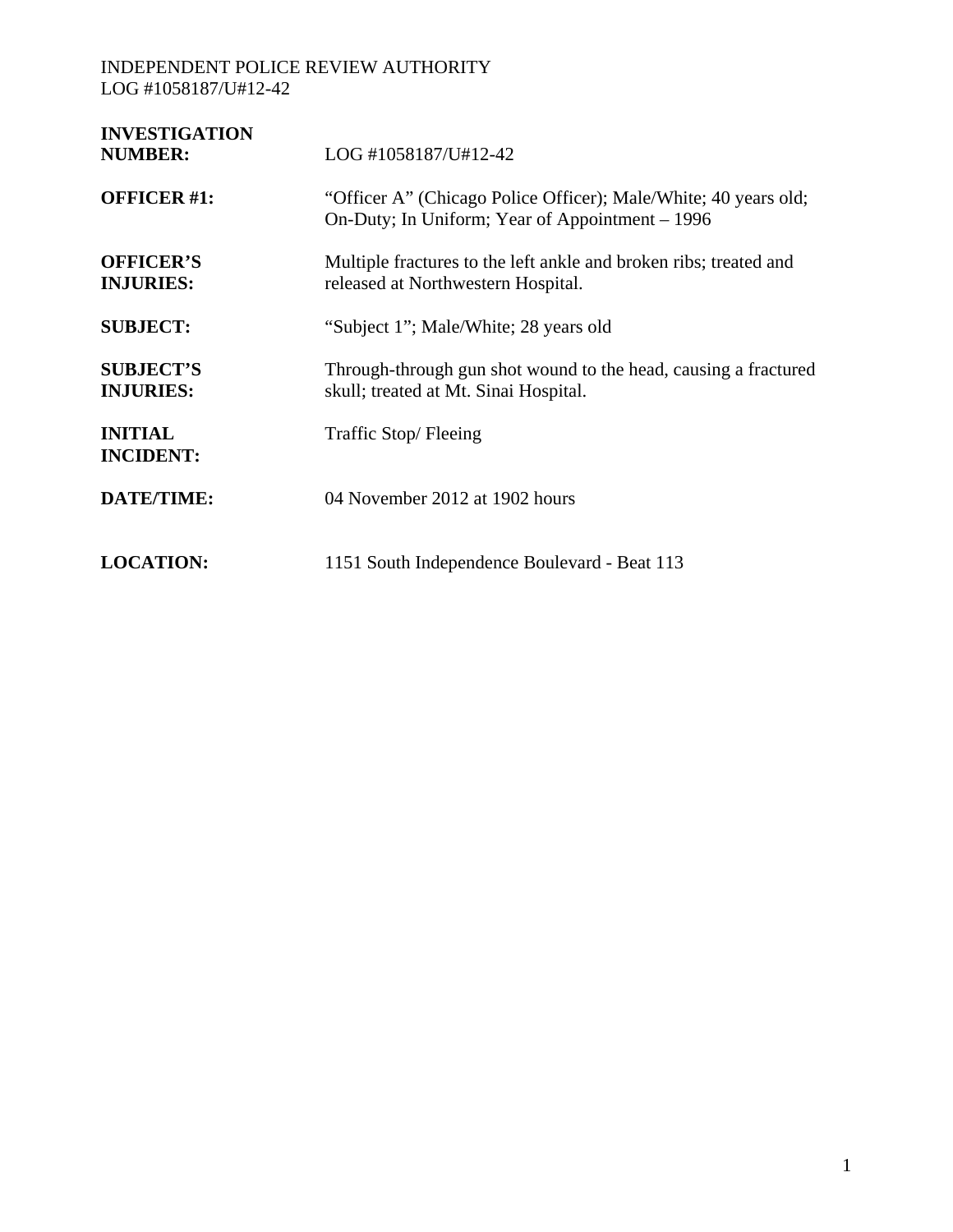## INDEPENDENT POLICE REVIEW AUTHORITY LOG #1058187/U#12-42 **SUMMARY OF INCIDENT:**

On 04 November 2012, at approximately 1902 hours, Officer A and Officer B were assigned to the Violence Reduction Initiative Team. They were in a marked squad car, Beat 4517C, and in uniform. While patrolling an area of the  $011<sup>th</sup>$  District, they were flagged down by an Illinois State Police Trooper. Illinois State Police Trooper A requested the officers' assistance in locating a vehicle involved in child abduction. [Wife of Subject 1] reported that her infant [Child of subject 1] had been forcibly kidnapped by her father. Illinois State Police Trooper A provided the license plate number and description of the involved vehicle that was near the Grenshaw Street area. The officers agreed to assist the ISP Trooper and began their search in the immediate area with the ISP Trooper behind them. While searching for the vehicle, the officers located a vehicle matching the description in the parking lot of the Church's Chicken Restaurant. As the officers entered the parking lot, the driver of the vehicle, now identified as Subject 1, immediately backed the vehicle up so it was facing south. Officer A exited his vehicle, ran in front of the Corolla and yelled at Subject 1, "Stop the car! Police!" Subject 1 accelerated the vehicle forward and struck Officer A, who landed on the hood of the Toyota Corolla. Officer A had his weapon out and while on the hood, fired four times at Subject 1. Subject 1 continued to drive at a high rate of speed and crashed the vehicle into an old pay phone and concrete posts. The force of the collision flung Officer A through the air and onto the ground. Officer B exited the squad car and ran to Subject 1's vehicle while Illinois State Police Trooper A assisted Officer A. Subject 1 was taken to Mt. Sinai Hospital where he was listed in stable condition after sustaining gun shot wounds to the rear of his head and to the right hand. His daughter, [Child of subject 1], was located in the rear seat of the vehicle and was also taken to Mt. Sinai Hospital for minor injuries and observation.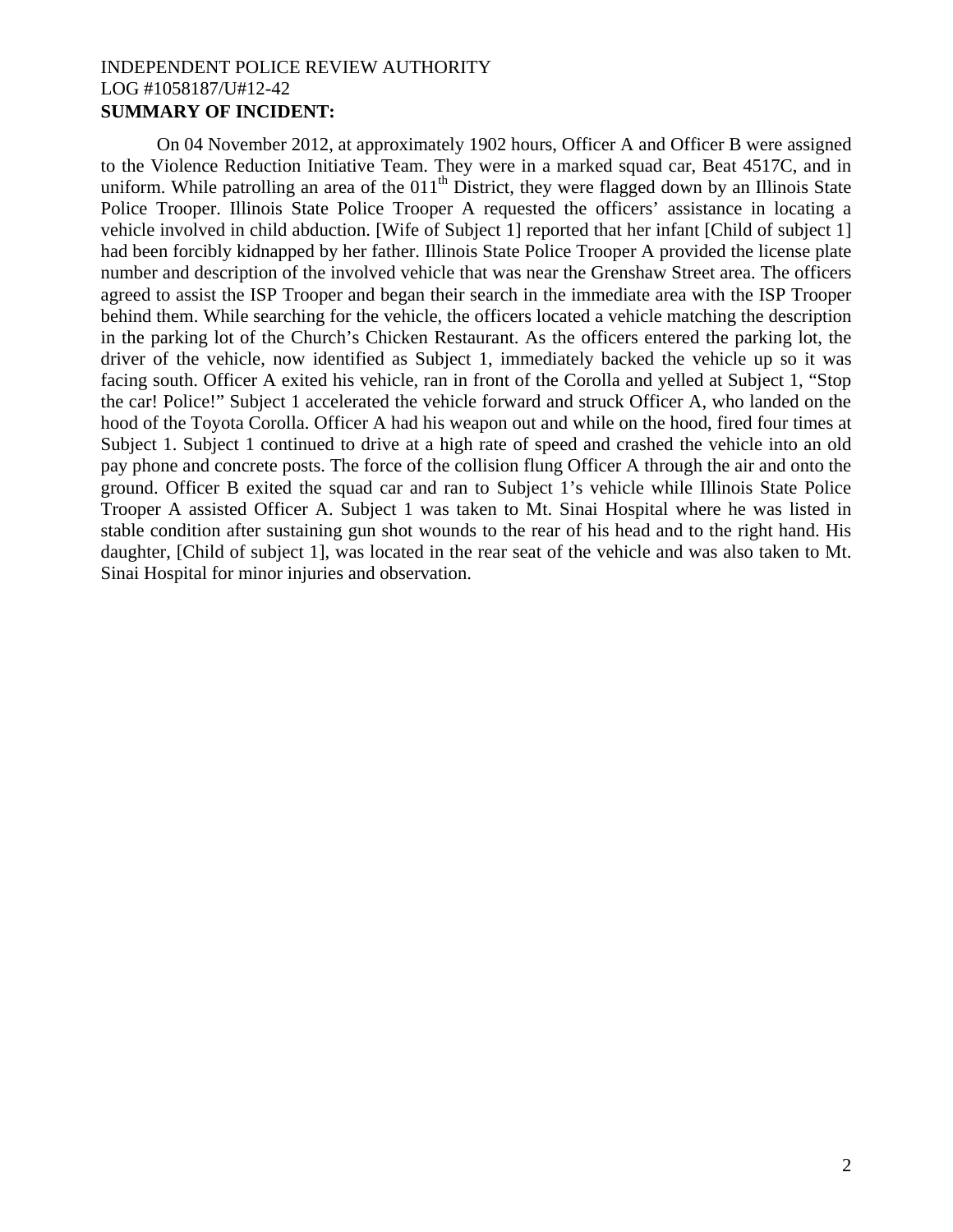## INDEPENDENT POLICE REVIEW AUTHORITY LOG #1058187/U#12-42 **INVESTIGATION:**

The **preliminary report** provided substantially the same information as the Summary of Incident.

Attempts were made to interview **Subject 1**, but all attempts were met with negative results.

**[Wife of Subject 1]** did not cooperate with the IPRA investigation. However, she did provide a statement to Assistant State's Attorney A and CPD Detective 1 on 05 November 2012. [Wife of Subject 1] stated that she has been married to Subject 1 for two years and they have a child together, [Child of subject 1] (21 months old). She said she left Subject 1 while he was in jail and now lives with her boyfriend, [Boyfriend]. [Wife of Subject 1] reported that she obtained Orders of Protection against Subject [1](#page-2-0) on both 29 and 31 October 2012.<sup>1</sup> [Wife of Subject 1] indicated that she met Subject 1 at the parking lot of Wal-Mart on 103<sup>rd</sup> and Harlem after work on 04 November 2012 because he had requested that she return some of his possessions. During this encounter, Subject 1 entered [Wife of Subject 1]'s vehicle and sat in the passenger side seat talking to her. Their conversation turned into a verbal altercation that, shortly thereafter, turned into a physical altercation. [Wife of Subject 1] stated that Subject 1 grabbed her in a headlock and punched her on the head several times when she refused to comply with his demands. [Wife of Subject 1] exited the vehicle and attempted to remove [Child of subject 1] from the rear passenger seat. Before she could do so, Subject 1 jumped into the driver's seat and drove away with [Child of subject 1] inside the vehicle.

[Wife of Subject 1] called 911, and began to track Subject 1's cell phone with a "Family Where" G.P.S. locator on her phone; [Wife of Subject 1] updated the responding Bridgeview police officers about Subject 1's location.

A **canvass** was conducted at the location of incident. Witness 1, manager of Church's Chicken Restaurant, stated that he and his cook were working when they heard one shot that was fired and observed his customers running for cover. Witness 1 did not see who fired the shot or if anyone was shot, but observed officers arrive on the scene. Witness 1 related his cook was in the back of the restaurant and was not a witness to the incident. Witness 1 related that his restaurant has interior store cameras, but they were not working. No other witnesses or video recordings were located relative to this incident.

**Department Reports** supported the narrative in the Summary of Incident and documented the investigation of an Attempted Murder, Aggravated Battery to Police Officer, Child Abduction and Aggravated Vehicular Hijacking. The reports documented that on 04 November 2012, Subject 1 took his estranged wife, [Wife of Subject 1]'s, vehicle by force following a domestic altercation. At the time of the offense, the daughter of the couple, [Child of subject 1], was in the vehicle when Subject 1 took the vehicle and fled the scene of the domestic dispute. The incident occurred in Bridgeview, Illinois, but Subject 1 fled Bridgeview and drove into Chicago. Subject 1's location was being monitored by the Bridgeview Police Department using his cellular phone in the vehicle, and then transmitted over the ISP Emergency Radio Network.

The reports documented that Illinois State Police Trooper A was in search of Subject 1 when he requested the assistance of Officer A and Officer B. During the search for Subject 1, they located

 $\overline{a}$ 

<span id="page-2-0"></span><sup>&</sup>lt;sup>1</sup> 12 DV 51301, Emergency Order of Protection issued on 29 October 2012, prohibiting Subject 1 from contacting [Wife of Subject 1] and [Child of subject 1].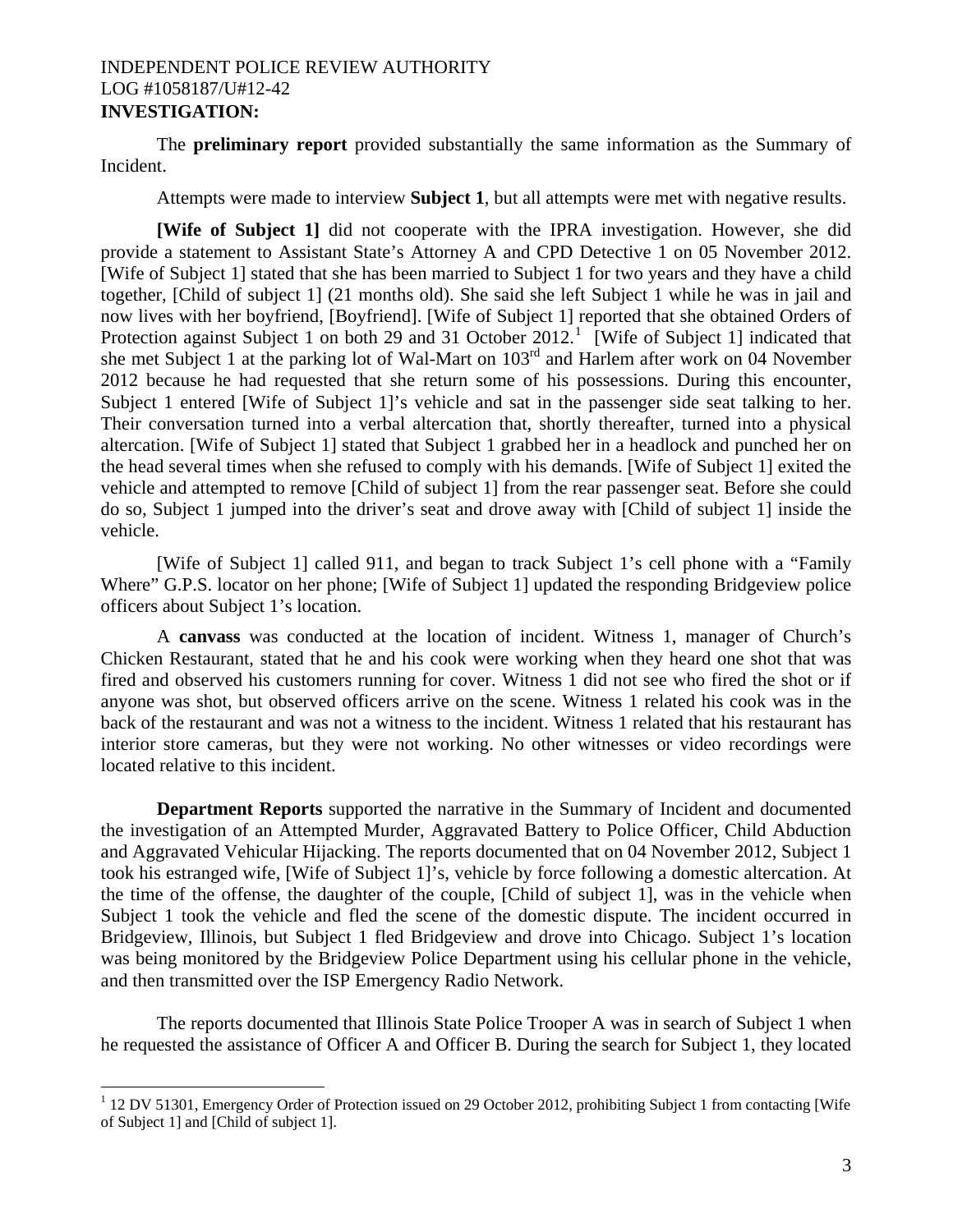him in the parking lot of Church's Chicken Restaurant, located at 1200 S. Independence Boulevard. The reports documented that Officer A approached Subject 1 and ordered him to show his hands. Subject 1 failed to comply with the orders, and instead accelerated the vehicle toward Officer A. Subject 1 struck Officer A, who, in fear for his life, fired his weapon into the vehicle at Subject 1. The vehicle crashed and Officer A flew off the vehicle and slammed onto the pavement. Subject 1 was transported to Mt. Sinai Hospital for his injuries, including gunshot wounds to his head and hand. Subject 1 was arrested for Attempted Murder, Aggravated Battery to a Peace Officer, Child Abduction and Aggravated Vehicular Hijacking. $2$ 

The **Crime Scene Processing Reports** listed the relevant evidence, including inventoried items, and photographs of the victims, offender, and the location of incident.

 The **Property Inventories** report related all the evidence collected and secured on 14 Mar 13 for the investigation. The evidence included firearms, casings, blood swabs, GSR kits, clothing of the subject, and POD recordings.

The **Event Query** documented that on 04 November 2012 at 1902 hours, Beats 1183 and 1194 were in the 1200 block of South Independence Boulevard. At 1903 hours, there were shots fired by the police, after the offender struck the officer with his vehicle. The Event Query documented that the officer was hurt and was taken to Northwestern Hospital for treatment. The baby that was in the vehicle, [Child of subject 1], was taken to Mt. Sinai Hospital, and Subject 1 was taken to Stroger Hospital, and subsequently transferred to Mt. Sinai Hospital.

The **OEMC** recorded several calls to 911 reporting shots fired. A caller reported that she heard at least three gun shots in the 1200 block of South Independence Boulevard. A radio transmission recorded an officer from Beat 1183, and he stated that shots were fired and that an officer was down at Independence Boulevard and Roosevelt Road. An officer requested a tow truck immediately after the shooting to 1159 South Independence to immediately secure the subject's vehicle for investigation. The officer told dispatch that the subject was involved in a police involved shooting and that the vehicle was a 1998 red, four-door, Toyota Corolla. Unit 4517 stated that the subject had a gunshot wound to the head. Another officer reported that the subject was in custody. Unit 230 later reported that the child was secure.

The **Chicago Fire Department Ambulance** report documented that Subject 1 was driving a car, struck a Chicago Police Officer and then a stationary object. In the process, the officer fired several shots into the windshield. The airbag deployed. Subject 1 had abrasions to his chest area, and a large amount of bleeding from the head, possibly from a gun shot. While in the ambulance, Subject 1 stated, "Is the officer okay, I didn't mean to do that."

The **Chicago Fire Department Ambulance report** regarding [Child of subject 1] documented that she was alert, with age-appropriate behavior in the care of an officer from Beat 1113. [Child of subject 1] was restrained in a child seat as a backseat passenger in a vehicle that was involved in a motor vehicle crash accident. It was not clear how [Child of subject 1] was injured, and no other information was available. It was reported on scene that there was an amber alert

 $\overline{a}$ 

<span id="page-3-0"></span> $2$  On 02 October 2014, Subject 1 pled guilty to Aggravated Vehicle Hijacking and was sentenced to fifteen years in the Illinois Department of Corrections.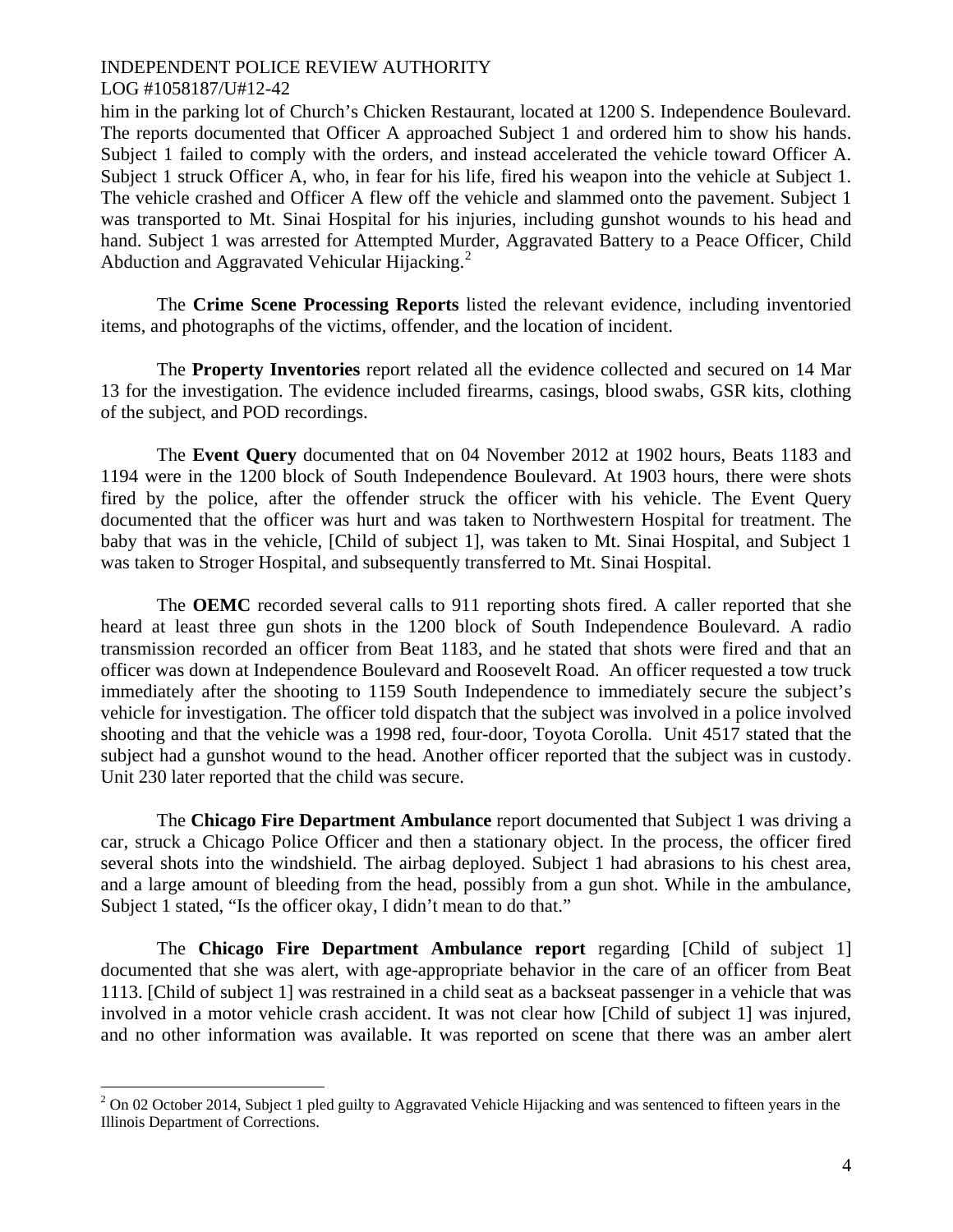# INDEPENDENT POLICE REVIEW AUTHORITY

# LOG #1058187/U#12-42

issued for this patient. Care was transferred to the hospital staff at Mt. Sinai Hospital. An officer from Beat 1113 accompanied [Child of subject 1] to the hospital.

The **Mt. Sinai Hospital Records** for Subject 1 from 04 – 05 November 2012 and 07 November 2012 affirm the wounds he sustained were the result of gunshot wounds he sustained during the above incident. Doctor A documented that Subject 1 was in a slightly decreased mental state, but in a stable condition. The medical record indicated that Subject 1 sustained two gunshot wounds to the posterior skull status post craniotomy. Subject 1 also has a left posterior parietal fracture and intracranial bleeding, floaters in the right eye and posterior skull headache with mildly blurry vision in both eyes. Subject 1 had difficulty ambulating and was unable to get out of a chair. Doctor A recommended neurosurgery, hand surgery, ophthalmology, physiologic medicine, and rehab. The final diagnosis was gun shot wound to the head, right hand, and multiple blunt traumas.

The **Medical Records** for **[Child of subject 1]** from Mt. Sinai Hospital documented that she was brought into triage by a Chicago Police Officer. [Child of subject 1] was restrained in a child safety seat in the rear passenger seat of a vehicle that struck a metal utility police at an unknown speed. Bruising was observed on [Child of subject 1]'s forehead. X-rays were conducted, but were for negative fractures. Doctor B reported that [Child of subject 1] had blunt trauma to the head and a diaper rash. [Wife of Subject 1] was in stable condition.

The **Illinois State Police (ISP)** Division of Forensic Services Laboratory Report #C12- 050272 indicated that the four fired cartridge cases found at the scene were fired from Officer A's Sig Sauer P226 semiautomatic pistol, serial #U556209. The inventoried gun, bullet and shell casings belong to Officer A, who was involved in a police shooting. The report indicated that Subject 1 struck Officer A with his vehicle with the intent to kill or seriously harm Officer A. While on Subject 1's vehicle, Officer A was able to discharge his weapon at Subject 1 four times. Officer A was slammed to the ground and seriously injured.

The **ISP in-car camera** recording did not have set times in its recording. The video and audio recording captured a marked CPD squad car and Illinois State Police Trooper A entering the Church's Chicken Restaurant parking lot. The in-car camera stopped moving and faced south toward the bus stop shelter. Shortly after the camera ceased moving, several gun shots were heard and an officer was seen landing on the ground next to the bus stop shelter. Illinois State Police Trooper A exited his vehicle and stood next to the fallen officer. He reported via radio that there was an officer down and requested an ambulance. In the background, another person is heard to say, "Don't move. Do not move!" At 0001 hours, the same person yelled, "Watch him!" several times and then came into view holding a young child.

**Evidence Technician photographs** depict the scene of the incident, as well as casings, markers, Subject 1 and his injuries, [Child of subject 1], Subject 1's vehicle and Officer A. The photographs of the scene showed that it was nighttime and a damaged red Toyota Corolla faced south toward the base of the Church's Fried Chicken sign. There were four casings found in the scene. Photographs of Subject 1 showed him sleeping in a hospital bed. His right hand was in a cast and bandages were seen wrapped around his head.

**POD 163**, located at the intersection of south Independence Boulevard, and Roosevelt Road, captured the arrival of the backup officers immediately after the incident, but did not capture the officer-involved shooting. The video showed several officers and their squad cars outside Church's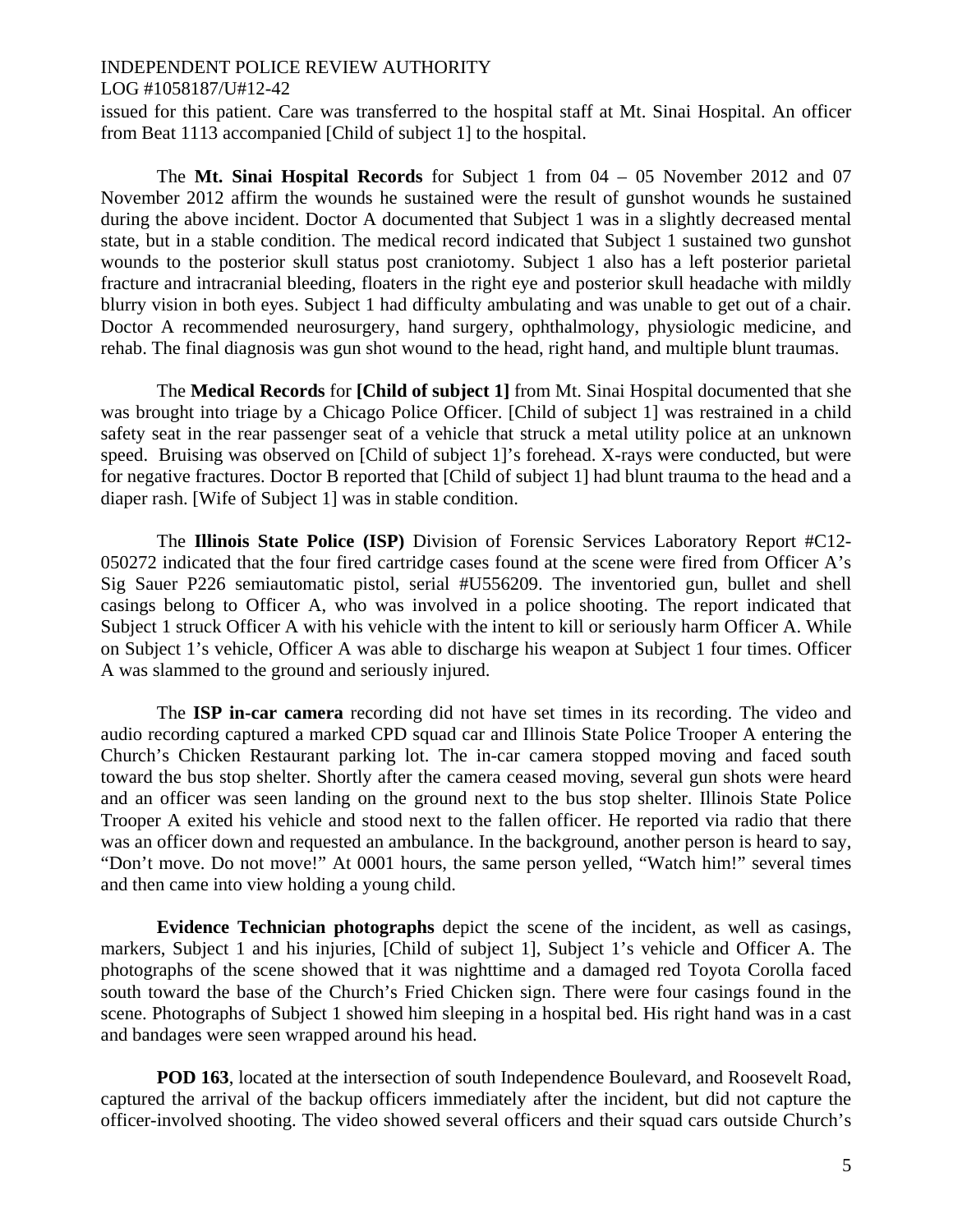Chicken Restaurant. There is a bus stop shelter with clear sides obstructing the view. Several officers are seen behind the bus stop, as well as concrete poles next to the restaurant sign and a person who seems to be facedown.

In a statement with IPRA on 05 November 2012, and in the General Progress Reports from the Detective Division, **Officer B** related that he and Officer A were on duty working in the  $010<sup>th</sup>$ District's Violence Reduction Mission. They were patrolling around Roosevelt and Central Park when they observed an Illinois State Trooper stick his arm outside the squad car window and wave to the officers. Officer B related the State Trooper informed them about the wanted individual in a red Toyota who had kidnapped a child. The State Trooper stated he was following a set of GPS coordinates from the subject's cell phone to track his location. After patrolling the area with the State Trooper, Officers A and B observed said male (now identified as Subject 1) in the parking lot of Church's Chicken Restaurant. Officer B related that as soon as Subject 1 saw them pull into the parking lot, he attempted to drive away.

Officer B and Illinois State Police Trooper A blocked the offender's way and Officer A exited the vehicle. Officer A ran toward the front of the vehicle and ordered Subject 1 to stop. Officer A was making his way to the driver's side when the subject turned the vehicle toward Officer A and accelerated. Officer A attempted to get out of the way, but instead landed on the hood of the Toyota when Subject 1 struck him with the vehicle. Officer B related he saw Officer A go on top of the hood of the Toyota and, while holding his gun in his hand, fire four times toward Subject 1, who accelerated the vehicle. The Toyota crashed into two poles and a restaurant sign.

Officer B related that he was under the impression that Subject 1 was trying to kill Officer A. Officer A flew off the hood once the vehicle crashed and landed in front of the Toyota vehicle. Officer B then observed Subject 1 reaching for something under the seat. Officer B ordered Subject 1 to show his hands, but Subject 1 did not comply with the verbal commands. Officer B spotted a child in the backseat of the Toyota vehicle and made his way over to the passenger side of the vehicle. Officer B related he grabbed the child in fear for the child's life. He then held Subject 1 at gunpoint while additional units responded. Illinois State Police Trooper A immediately assisted Officer A, while Officer B both held the baby and pointed a gun at Subject 1. Officer B then observed CPD Sergeant 1 arrive at the scene, remove Subject 1 from his vehicle, and place him under arrest. Officer B then heard CPD Sergeant 1 notify the zone of the shots fired and request assistance.

In a statement with IPRA on 26 August 2014, and in the General Progress Reports from an interview conducted by the detectives, **Illinois State Police (ISP) A** provided similar accounts of the incident as reported in the Summary of Incident section of this report. Illinois State Police Trooper A's account was consistent with the narratives provided by Officers A and B.

In a statement with IPRA on 04 September 2014, and in the General Progress Reports from an interview conducted by the detectives, **Involved Officer A** reiterated accounts of the incident consistent with Officer B and Illinois State Police Trooper A. Officer A also stated that while they were touring the area he saw the individual that they were looking for in the parking lot of Church's Chicken Restaurant. They entered the parking lot, he exited the vehicle and directed verbal commands to the driver (Subject 1) to show his hands, which he failed to do. Officer A related that Subject 1 placed the car in reverse. After Officer A repeated the commands, Subject 1 accelerated the vehicle toward him. Officer A drew his gun and pointed it at Subject 1. Officer A related that he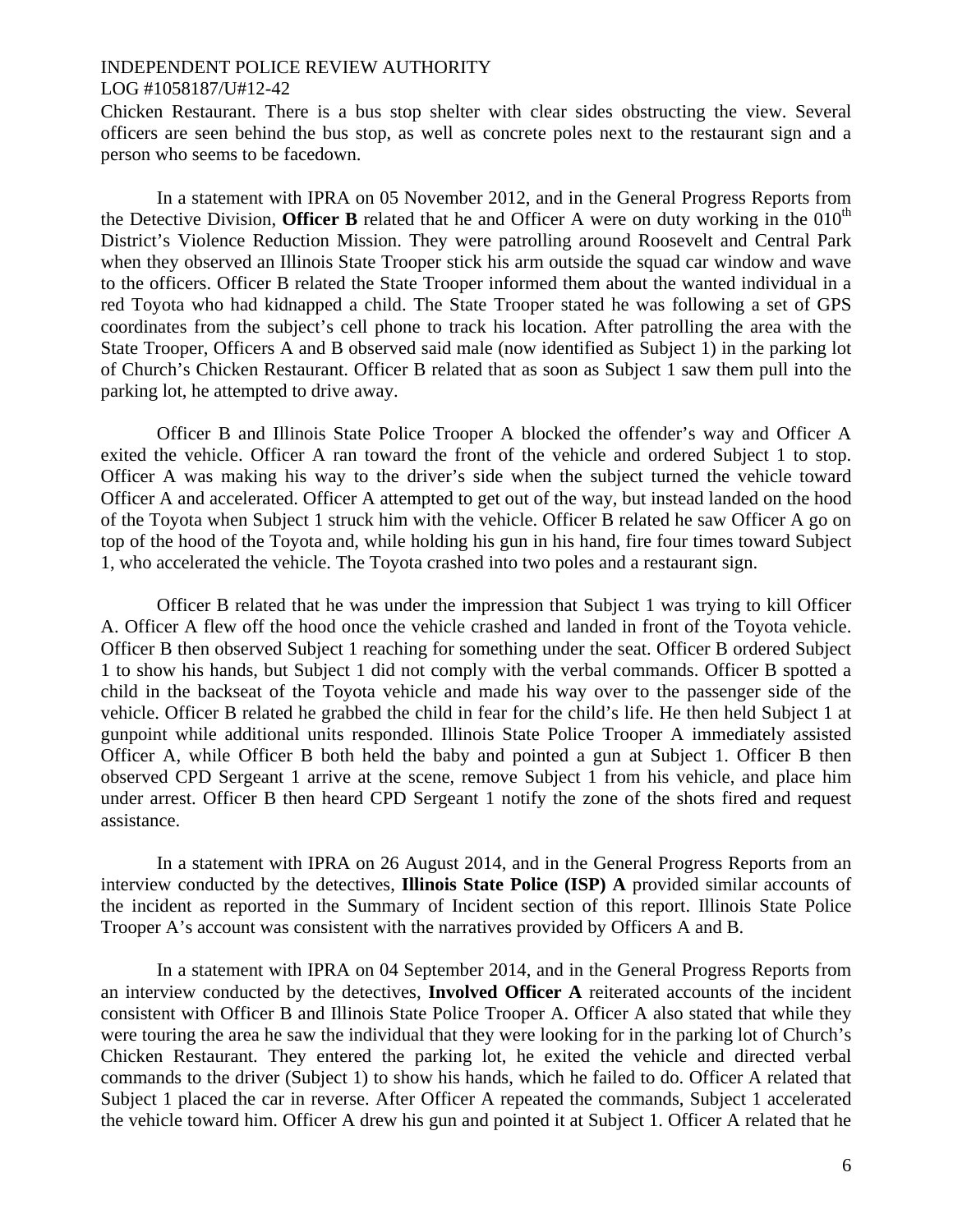continued to direct commands for Subject 1 to stop the vehicle and show his hands, but Subject 1 failed to comply and instead struck him at the knees with the vehicle. Officer A related that he held the hood with his left hand; with his right hand he pointed and fired his weapon four times at Subject 1 because he was in fear for his life.

The vehicle crashed into a pole, smashing Officer A's foot and leg, and then throwing him onto the ground. Officer A stated that he broke all the ribs on the right side of his body, and every bone in his left foot was crushed. Officer A related that he then recalled looking for his gun; the ISP Trooper assisted him. Officer A observed Officer B holding a baby, and noticed that Subject 1 was on the ground. Officer A did not know who detained Subject 1.